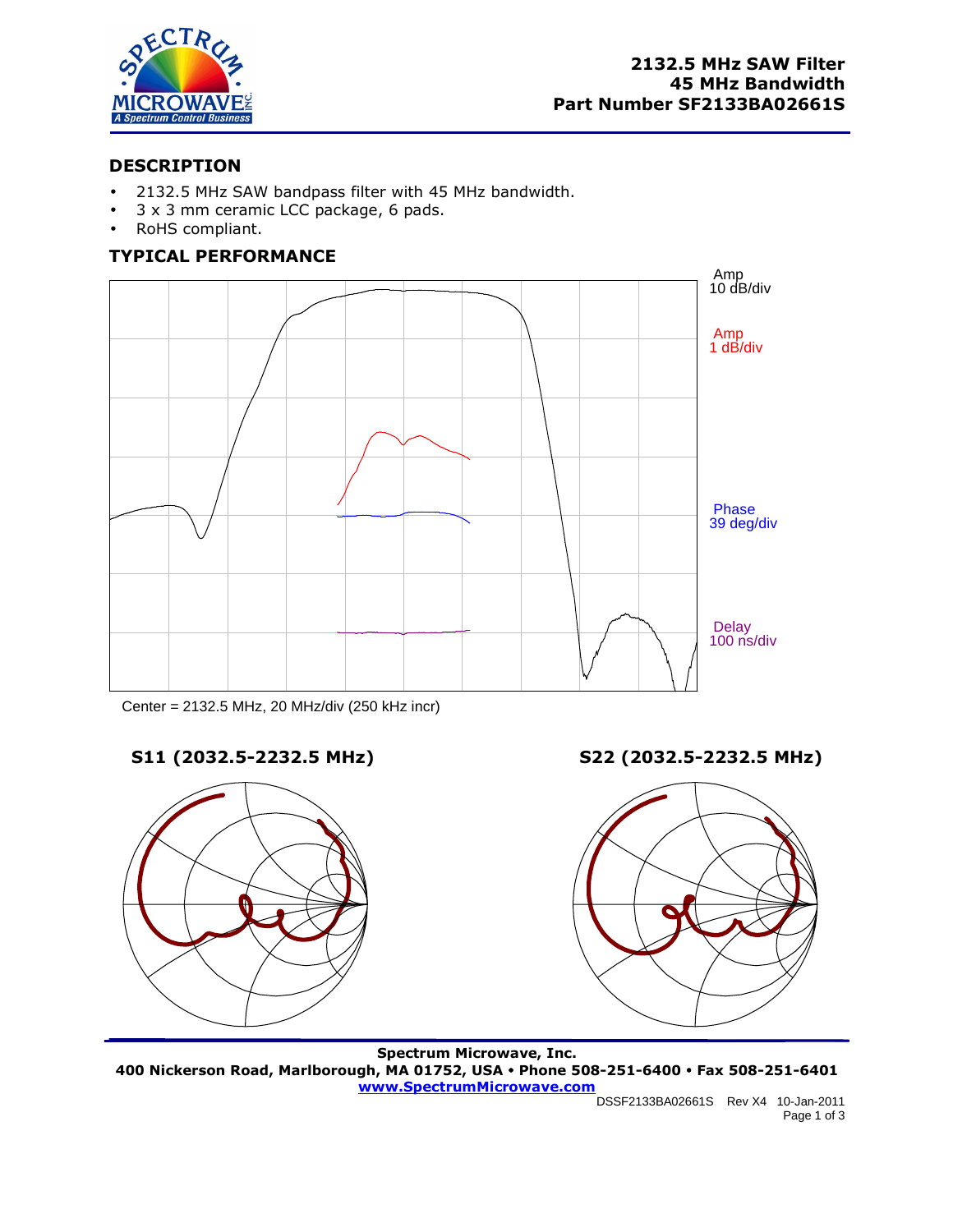

#### **SPECIFICATION**

| <b>Parameter</b>                                    | <b>Min</b>     | i vd     | <b>Max</b>               | <b>Units</b> |
|-----------------------------------------------------|----------------|----------|--------------------------|--------------|
| Center Frequency, $F_C^{-1}$                        | $\overline{a}$ | 2132.5   | $\overline{\phantom{a}}$ | <b>MHz</b>   |
| Insertion Loss (2110 - 2155 MHz)                    |                | 2.4      | 3.7                      | dB           |
| Amplitude Ripple (2110 - 2155 MHz)                  |                | 0.9      | $\mathcal{L}$            | $dB$ $p-p$   |
| Relative Attenuation (1800 - 2070 MHz) <sup>2</sup> | 25             | 34       |                          | dB           |
| Relative Attenuation (2195 - 2400 MHz) <sup>2</sup> | 25             | 40       | $\overline{\phantom{a}}$ | dB           |
| VSWR (2110 - 2155 MHz)                              |                | 1.6      | 2.5                      | $\cdot$ 1    |
| Source and Load Impedance                           | 50             |          |                          | ohms         |
| <b>Ambient Temperature</b>                          |                | $\sigma$ |                          |              |

Notes: 1. Reference frequency. Computed as mean of the 3 dB frequencies. 2. All dB values are referenced to 0 dB

## **MAXIMUM RATINGS**

| Parameter.                  |     | Max |     |
|-----------------------------|-----|-----|-----|
| Storage Temperature Range   | -40 | 85  |     |
| Operating Temperature Range | -30 | 85  |     |
| Input Power Level           |     | +13 | dBm |

# **MATCHING CIRCUIT**



Notes:

- External matching components are not required.
- Device is intended to operate in a 50  $\Omega$  single ended system.

**Spectrum Microwave, Inc. 400 Nickerson Road, Marlborough, MA 01752, USA Phone 508-251-6400 Fax 508-251-6401 www.SpectrumMicrowave.com**

DSSF2133BA02661S Rev X4 10-Jan-2011 Page 2 of 3